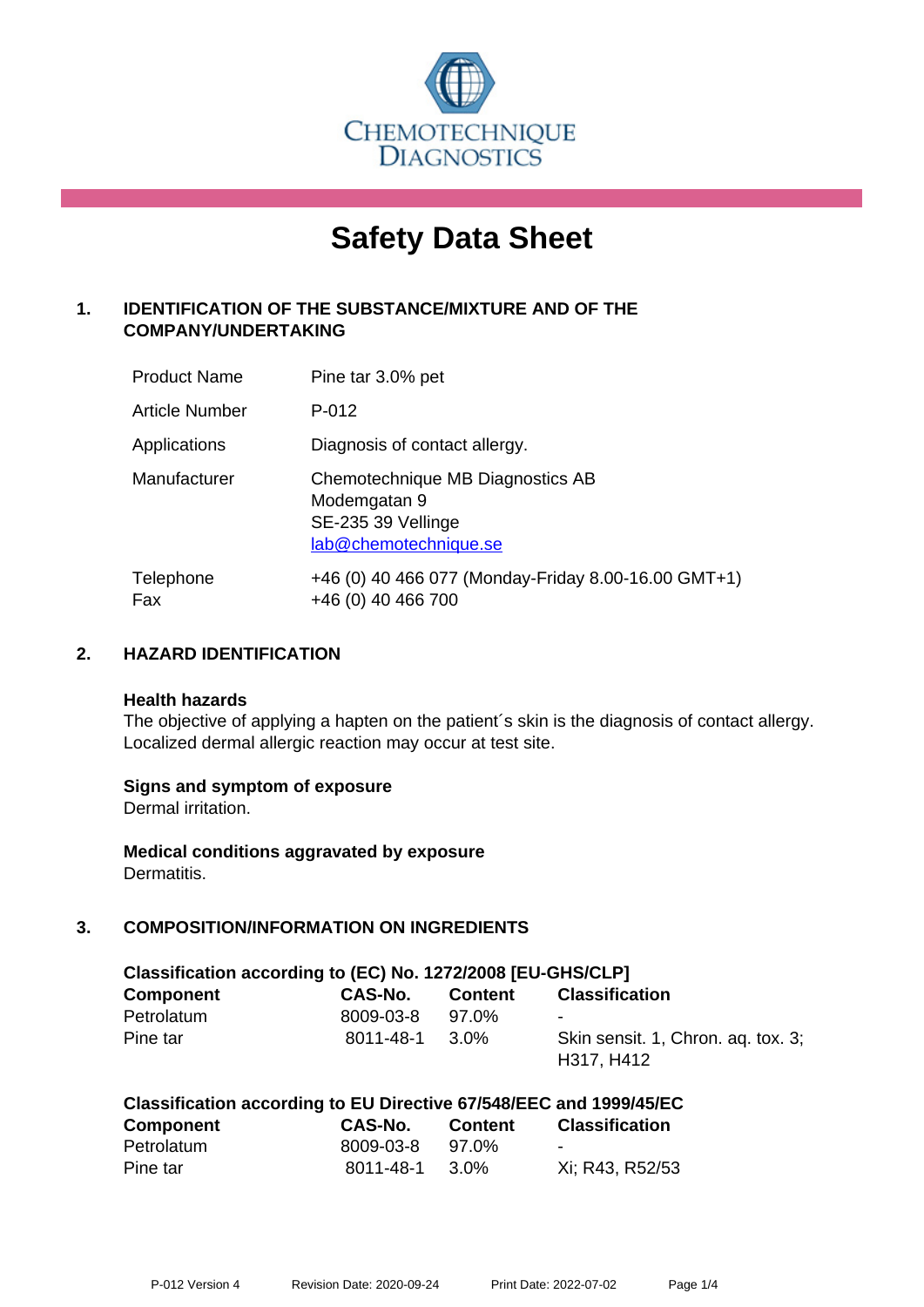## **4. FIRST AID MEASURES**

## **Emergency and first aid procedures**

Obtain medical attention.

# **5. FIRE-FIGHTING MEASURES\***

#### **Suitable extinguish media**

CO2, powder or water spray. Fight larger fires with water spray or alcohol resistant foam.

# **For safety reasons unsuitable extinguishing agents**

Water with full jet.

## **Special protective equipment for fire-fighters**

Wear self-contained respiratory protective device. Wear fully protective suit.

\*Data is shown for petrolatum only

## **6. ACCIDENTAL RELEASES MEASURES**

**Steps to be taken if material is released or spilled** Contain and place in a closed container.

# **7. HANDLING AND STORAGE**

**Precautions to be taken in handling and storage** Store dark at 5-8°C. Avoid extended exposure to light. FOR EXTERNAL USE ONLY.

# **8. EXPOSURE CONTROLS/PERSONAL PROTECTION**

**Respiratory protection** Not required.

**Ventilation** Local exhaust.

**Protective gloves** Disposal gloves.

#### **Eye protection** Not required with normal use.

## **Work/Hygienic practices**

Wash hands after each use.

## **9. PHYSICAL AND CHEMICAL PROPERTIES**

Odour Fragrance

Appearance Black Semi Solid

Melting point\* 50-55° C Flash point\*  $>100^{\circ}$ C

Boiling point\* No data available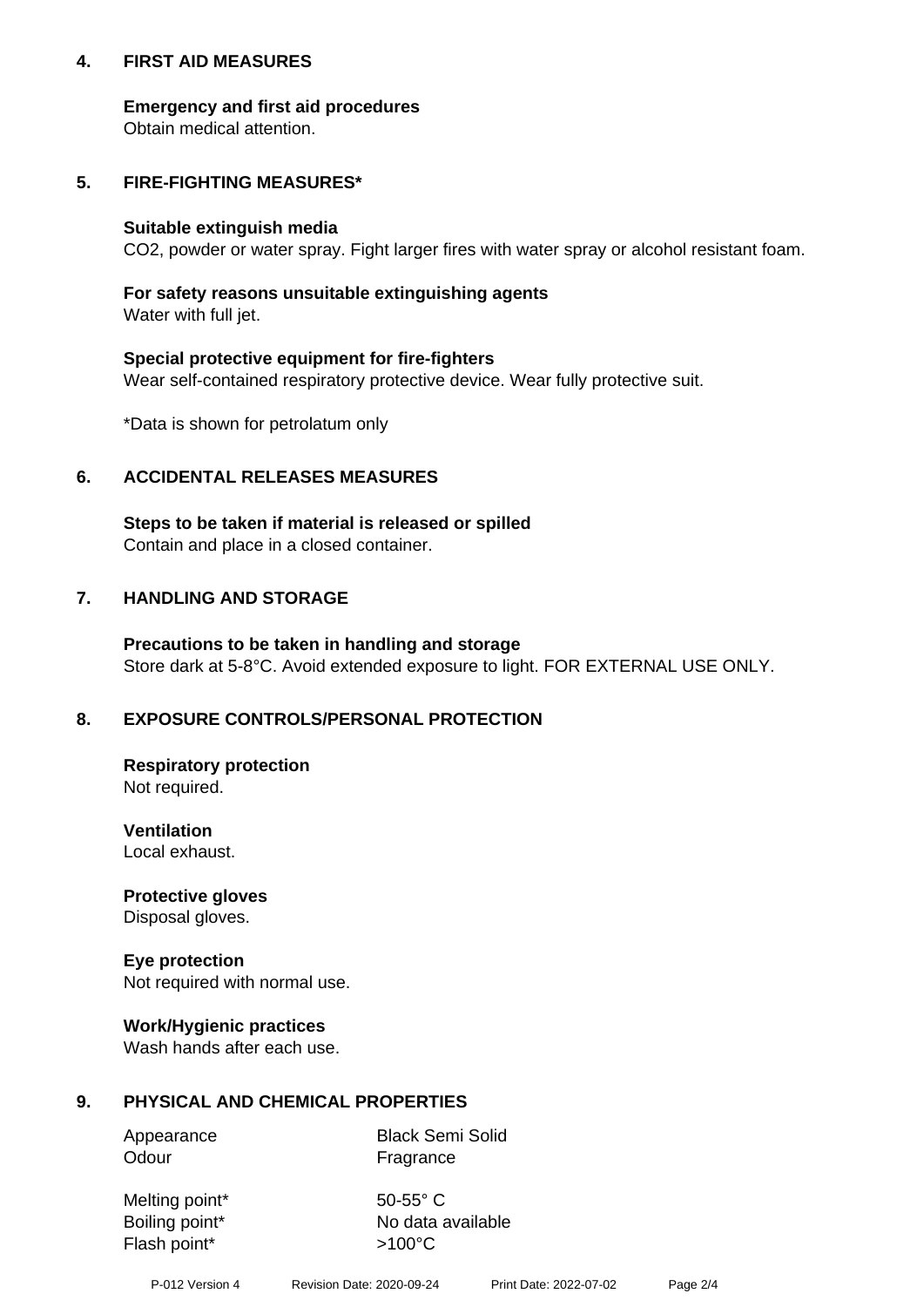Density\* No data available. Solubility in/Miscibility with Water\*

Self ignition\* Product does not self ignite. Danger of explosion\* Product does not present an explosion hazard. Insoluble

\*Data is shown for petrolatum only

# **10. STABILITY AND REACTIVITY**

#### **Incompability**

May react with strong oxidizing agents.

#### **Stability**

Stable at recommended storage conditions.

#### **Hazardous byproducts**

Combustion may generate CO, CO2 and other oxides.

**Hazardous polymerization**

Will not occur.

## **11. TOXICOLOGICAL INFORMATION**

No data available.

## **12. ECOLOGICAL INFORMATION**

No data available.

## **13. DISPOSAL CONSIDERATIONS**

#### **Waste disposal method**

Comply with federal, state/provincial and local regulation.

#### **14. TRANSPORT INFORMATION**

Not dangerous goods.

## **15. REGULATORY INFORMATION**

The classification is according to the latest editions of the EU lists, and extended by company and literature data.

#### **16. OTHER INFORMATION**

#### **Text of H-statements and R-phrases mentioned in Section 3**

| Skin sensitization (Category 1)                   |
|---------------------------------------------------|
| Chronic aquatic toxicity (Category 3)             |
| May cause an allergic skin reaction               |
| Harmful to aquatic life with long lasting effects |
|                                                   |